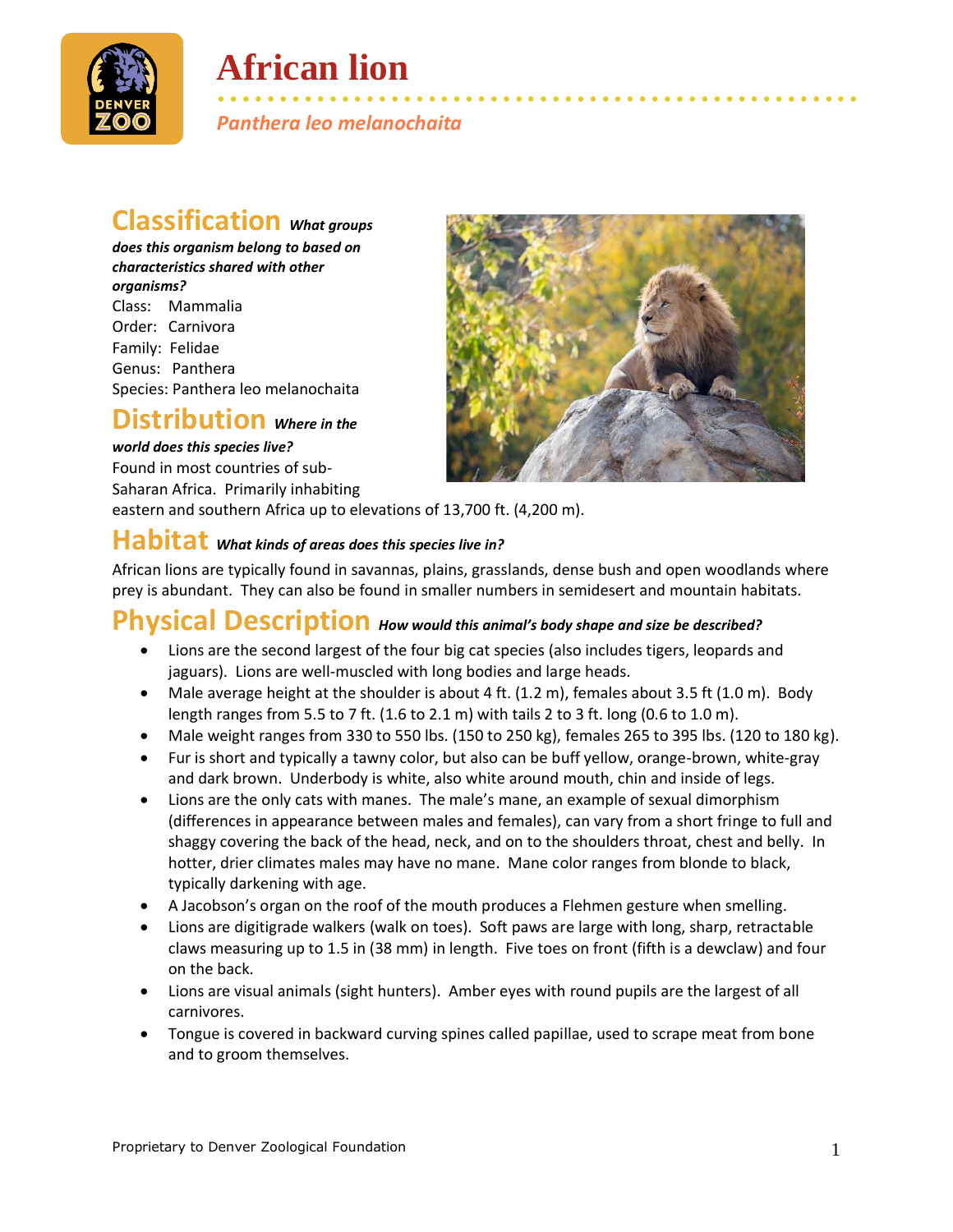

• • • • • • • • • • • • • • • • • • • • • • • • • • • • • • • • • • • • • • • • • • • • • • • • • • • • *Panthera leo melanochaita*

**African lion**

- Lions have a strong bite (690 lb. pressure compared to 171 lb. for humans). Incisor teeth grip and tear meat, canine teeth (largest) rip skin and tear away meat, carnassial teeth (sharpest) are used like scissors to cut meat. Jaws can hinge open to 11 in (28 cm) wide.
- Sense of hearing is well developed, and ears can swivel at a wide angle.

### **Diet** *What does this species eat?*

*In their historic range*.As carnivores, African lions are specialized communal predators of medium- to large-sized ungulates. Typical prey includes antelopes, gazelle, warthogs, zebra, wildebeest and sometimes Cape buffalo, giraffe and young elephants. When prey is scarce, lions will consume almost any animal and scavenge off the kills of predators such as cheetahs or hyenas. In semi-arid habitats, they will also consume plants for water.

*At the zoo*: Ground meat fortified with nutrients is fed five times a week. Once a week on a fast day, the lions are fed large bones. Also, once a week they are fed large carcass pieces of beef shank or rabbits. Sometimes on carcass day, a carcass piece up to 200 pounds is shared as a group followed by fasting for several days after.

### **Predators** *What eats this species?*

Humans hunt lions as trophies, for bushmeat and for body parts. Lions are also killed due to human conflict from increased agricultural development of wild habitats. The old and sick and very young lions not carefully watched by their mothers can be killed by hyenas, leopards and other predators.

### **Social Organization** *How does this animal interact with others of its species?*

Lions are social animals typically living in family groups called prides which can include up to three adult males and a dozen or so females and their young. However, prides up to 40 individuals have been recorded. All females in a pride are related and females will typically stay with their birth group as they age. Males leave their birth group around 2 years old when large enough to compete with the dominant male(s). These males will form small coalitions with other males, typically with their brothers. Coalitions hunt together and look for females to form their own pride, sometimes challenging the resident male in an established pride. In a pride, lionesses are the primary hunters and the males' primary role is defending the pride and its territory. An individual male will dominate a pride for an average of 2.5 years when younger males aggressively displace him to gain access to pride females. Cubs are at the bottom of pride pecking order and the last to share in the kill.

### **Life Cycle** *How does this species mate, raise young, grow and develop?*

Lion average life span is 15 years but can live up to 30 years in human care. Lions breed year-round and are usually polygamous. While males are sexually mature at about 2 years, they are unlikely to breed until 4 or 5 years old. Females mature at around 3 years old. Gestation is about 108 days and litters are usually 2 to 4 cubs. Within a pride, females share parenting duties, including nursing each other's cubs. Cubs weigh between 2 and 4 lbs.  $(.9 - 1.8 \text{ kg})$  at birth and are born blind and helpless with thick fur and dark spots that disappear as they age. Cubs are weaned at about 6 months but will eat meat starting at around 3 months.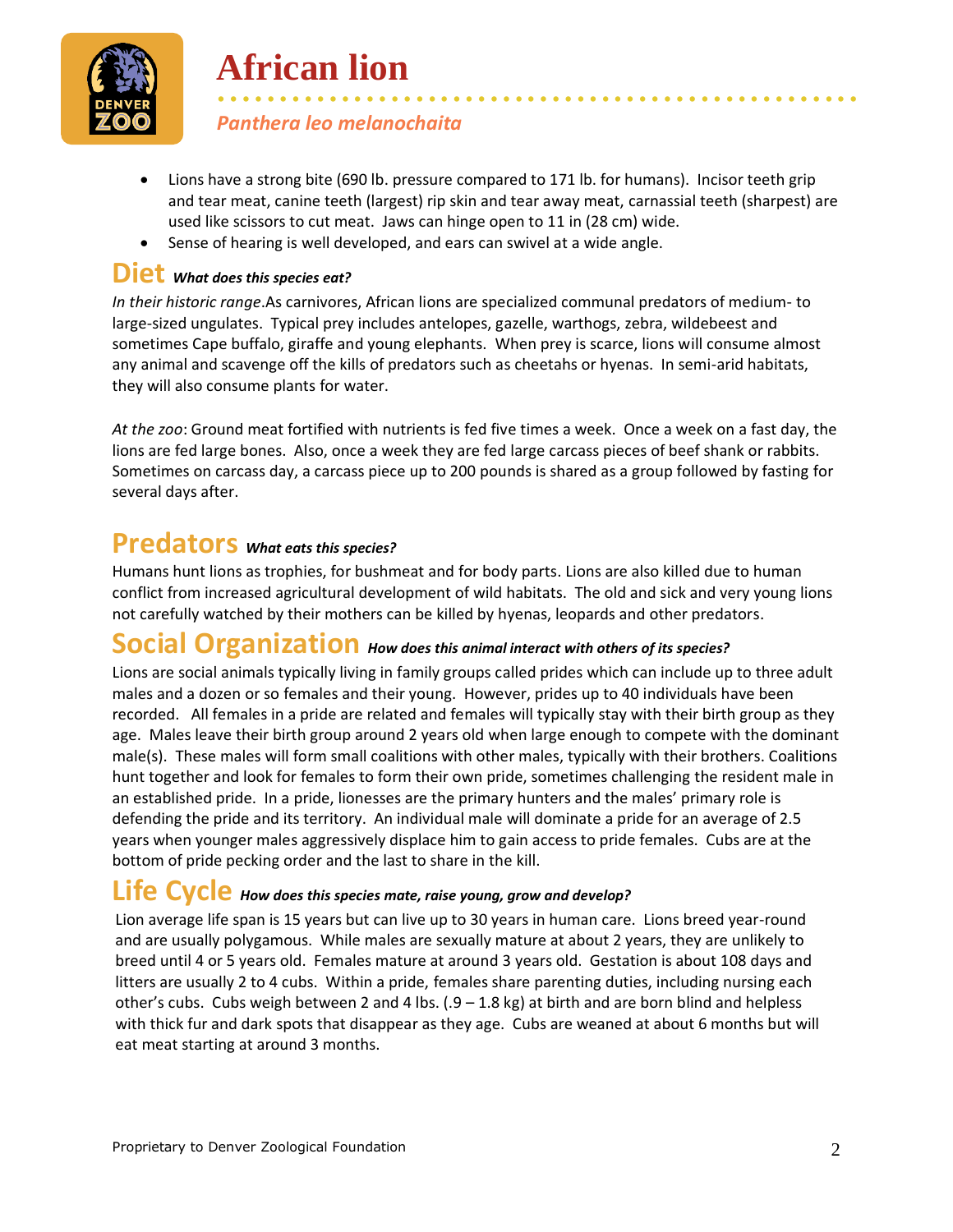

# **African lion**

### • • • • • • • • • • • • • • • • • • • • • • • • • • • • • • • • • • • • • • • • • • • • • • • • • • • • *Panthera leo melanochaita*

## **Adaptations** *What physical and behavioral characteristics enable this animal to survive and thrive?*

- **Group social behavior** allows for protection, success in raising offspring and ability to obtain food.
- **Large manes** make males look bigger which may intimidate rivals, attract females and protect their throat from another lion's attack.
- **Soft foot pads and retractable claws** allow lions to move quietly when approaching prey. Lions have great forebody strength which enables them to bring down and hold prey sometimes with just a swipe of their larger front paws.
- Lions' night vision is highly developed. Eyes see in very low light (1/6th the light humans need). A white circle below the eye reflects light also helping to see at night or early morning when lions tend to hunt.
- Lion's sense of smell, although less important than its sight or hearing, helps when hunting, finding kills of other predators and identifying scent marking of territories.
- With relatively small hearts and lungs, when hunting lions rely on stalking prey and a short chase, reaching a top speed of about 35 mph (56 kph).
- Long tails have a black tuft of fur at the end used to communicate with each other on a group hunt and used by females to signal cubs to follow them. Lions are the **only cats with a tufted tail**.
- Lions are both an **apex predator** (top of the food chain) and a **keystone predator** (critical to the health of their ecosystem).
- Lions, like all big cats, can roar. Both males and females roar to communicate their territory and communicate with group members. The lion's **roar is the loudest of all big cats** and can be heard up to 5 miles (8 km) away. Lions also roar the most of all big cats – sometimes considered habitual roarers.

## **Collection Connection**

**Coalition Group:** All the brothers were born 5/17/2015. The coalition group is four males born in the same litter at the Lee Richardson Zoo in Kansas City and came to DZ in July 2016. Their father Razi was born at DZ and their grandparents, Kruger and Baby, were the first pride members on Predator Ridge when it was first established.

**Bahati** (male – name means lucky) Bahati is the thinker of the group and enjoys outdoors most. He is often the first one out in the yard and the last one to come in.

**Kito** (male – name means jewel) Kito is the largest, tallest and lightest in color of the brothers. Kito likes marking territory, especially trees.

**Jasiri** (male – name means brave) Jasiri is fairly calm and playful.

**Usiku** (male – name means night). Usiku is the most playful and most interested in a new enrichment item. .

### **Pride:**

**Sabi** (female, born 6/24/2012) Sabi is the mallest of the adult females due to stunted growth issues that also affect her leg conformation for which she receives acupuncture treatments

**Neliah** (female, born 6/30/2012) Neliah has proven to be a great mother of 2 cubs in 2015 and one in 2019.

**Kamara** (female, born 9/10/2015) Kamara is the most mischievous. She is a great climber and likes sleeping high on the rocks.